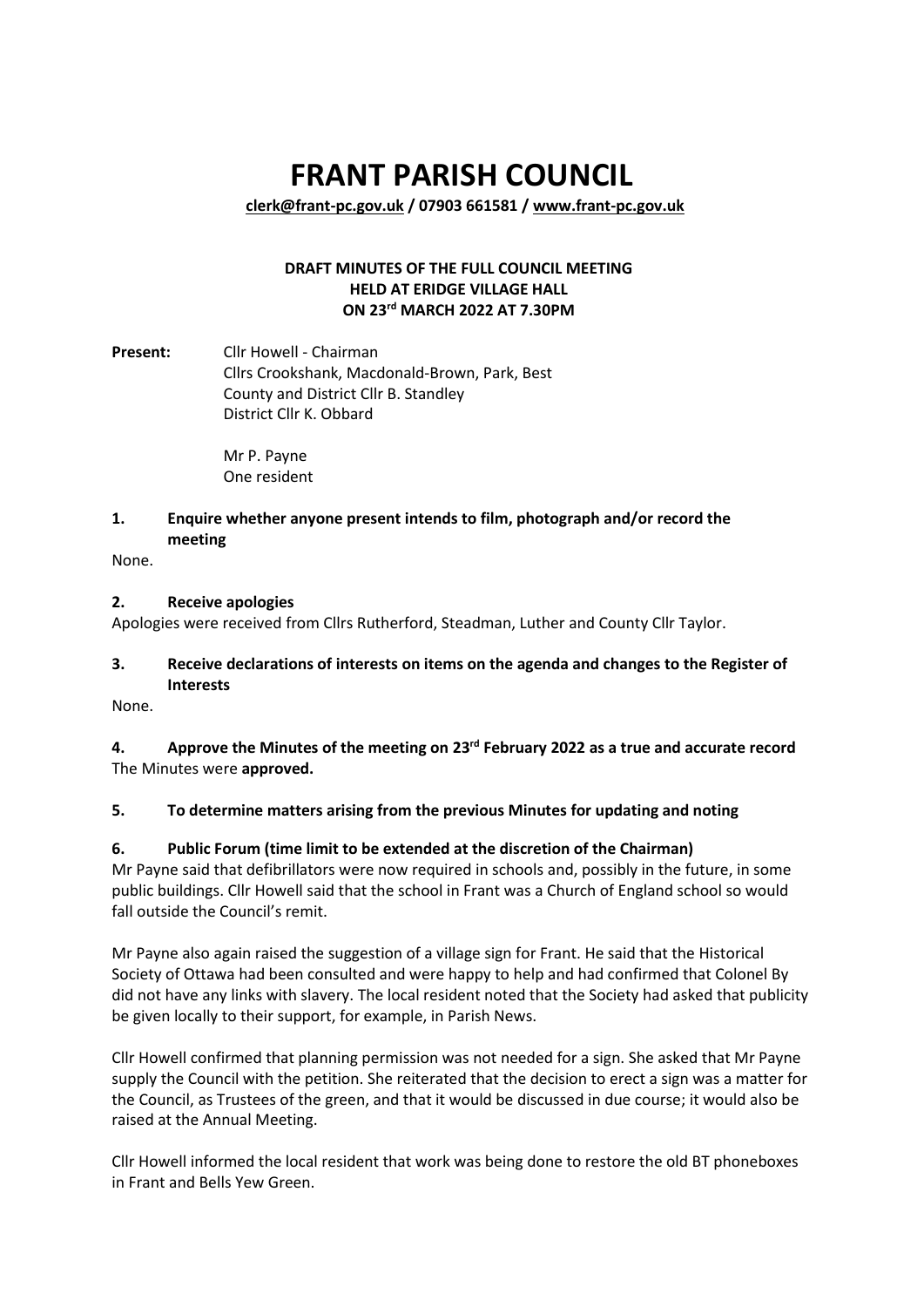# **7. Receive reports from County and District Councillors**

Councillors confirmed they had received Cllr Taylor's report, circulated prior to the meeting (Appendix 1). Cllr Standley, referring to this report, said that the last sentence was not accurate because the District Council *must* take into account County's comments on planning applications because it is s a statutory consultee.

Cllr Park enquired as to what support there would be for Ukranian refugees. Cllr Standley said there had been some government guidance but it was not very detailed. He said that both the County and District Councils would be pooling their resources and looking at ways they could support refugees, including in terms of school place provision, temporary classrooms, language support, etc. He suggested that the Head of Housing could be contacted in the first instance and this could be signposted on the website. **Action: Clerk** and the website.

Cllr Standley noted that the County Council has a contract with a Russian gas provider, which provides gas to the county's sheltered homes. He said the County Council would like to withdraw from the contract but until the government passes legislation to protect from being sued over breach of contract, it had to stay engaged with it. He also noted there might be consequences for those residents in sheltered housing from withdrawing from the contract, such as an increase in cost for their gas supply. Cllr Park noted that the doubling in the cost of purchasing oil for heating and cooking would affect local residents in the parish.

Cllr Howell said she was receiving a number of complaints about the road surface in Bunny Lane. Cllr Standley said he had already reported it to Highways and it would be inspected shortly.

# **8. Highways**

# **8.1 Approve content of explanatory pamphlet for pedestrian crossing**

The pamphlet was **approved.**

# **9. Finance**

#### **9.1 Approve the accounts payable**

The accounts, as follows, were **approved**.

| Item no.                 | Payee              | Item                                                               | Amount    |
|--------------------------|--------------------|--------------------------------------------------------------------|-----------|
| $\mathbf{1}$             | <b>ES Highways</b> | Install new lighting column P02                                    | £3,209.93 |
| $\overline{\phantom{a}}$ | <b>ESCC</b>        | Painting of all lighting columns                                   | £1,130.40 |
| 3                        | <b>IMAGO</b>       | Dial2Drive Feb 22                                                  | £201.97   |
| 4                        | N. McGregor-       | Feb and Mar 22                                                     | £255.00   |
|                          | Gould              | <b>Bus shelters</b>                                                |           |
| 5                        | Staff              | Feb and Mar                                                        | £2,663.25 |
| 6                        | <b>SLCC</b>        | Subscription                                                       | £186.00   |
| 7                        | Wealden DC         | Fee for application to discharge<br>condition for new Eridge green | £116.00   |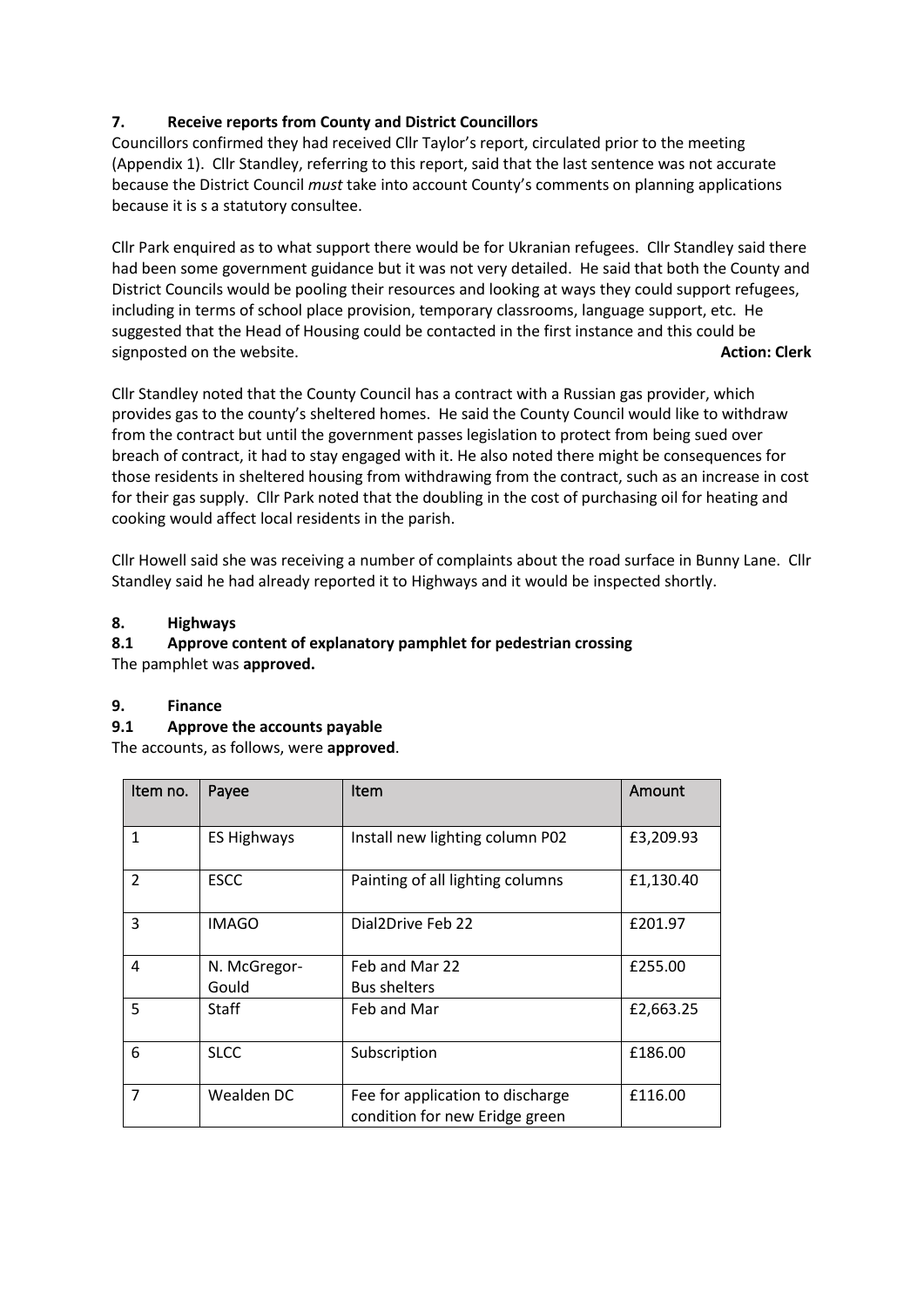#### **9.2 Approve the bank reconciliation**

The bank reconciliation, as follows, was **approved**.

| Page 1             | <b>Frant Parish Council</b>        |                                                                                            |                                           | Date: 23/03/2022 |                                        |  |
|--------------------|------------------------------------|--------------------------------------------------------------------------------------------|-------------------------------------------|------------------|----------------------------------------|--|
| <b>User: CLERK</b> |                                    | <b>Bank Reconciliation Statement as at 23/03/2022</b><br>for Cashbook 1 - Current Bank A/c |                                           |                  | Time: 09:53                            |  |
| <b>Balances</b>    | Page No                            | <b>Statement Date</b>                                                                      |                                           |                  | <b>Bank Statement Account Name (s)</b> |  |
| 400.00             |                                    | 23/03/2022                                                                                 |                                           |                  | <b>Current A/c</b>                     |  |
| 119,497.31         |                                    | 23/03/2022                                                                                 |                                           |                  | <b>Business Reserve</b>                |  |
| 119,897.31         |                                    |                                                                                            |                                           |                  |                                        |  |
|                    | <b>Amount</b>                      |                                                                                            | <b>Unpresented Cheques (Minus)</b>        |                  |                                        |  |
|                    | 144.00                             |                                                                                            | <b>SSALC</b>                              |                  | 01/04/2021 BACS                        |  |
|                    | 864.00                             |                                                                                            | <b>ESCC</b>                               |                  | 17/02/2022 BACS                        |  |
|                    | 420.00                             |                                                                                            | <b>Manor Farm Stud</b>                    |                  | 02/03/2022 BACS                        |  |
| 1,428.00           |                                    |                                                                                            |                                           |                  |                                        |  |
| 118,469.31         |                                    |                                                                                            |                                           |                  |                                        |  |
|                    |                                    |                                                                                            | <b>Receipts not Banked/Cleared (Plus)</b> |                  |                                        |  |
|                    | 0.00                               |                                                                                            |                                           |                  |                                        |  |
| 0.00               |                                    |                                                                                            |                                           |                  |                                        |  |
| 118,469.31         |                                    |                                                                                            |                                           |                  |                                        |  |
| 118,469.31         | <b>Balance per Cash Book is :-</b> |                                                                                            |                                           |                  |                                        |  |
| 0.00               | Difference is :-                   |                                                                                            |                                           |                  |                                        |  |

#### **9.3 Note changes to staff salaries**

The Clerk said that there had been an uplift across all salary grades, back dated to April 2021. This was noted.

#### **10. Green spaces**

#### **10.1 Consider placing tree trunks on green at apex of A267 and the Bells Yew Green Road** The Council **agreed** to placing one tree trunk in this location to deter vehicles from mounting the kerb and the green.

#### **10.2 Discuss use of parish field for a PTFA Father's Day event**

This was **approved** with the proviso that the field would be fully cleared after the event.

#### **10.3 Consider response to ESCC's proposed reduction in rural grass cutting / rural verges as wildlife corridors**

It was **agreed** that the response would be in favour provided the verges around junctions were regularly kept cut back in order to ensure sightlines were maintained for road users.

#### **10.4 Consider response to NALC's Policy Consultation Briefing on DEFRA Consultation on its Response to the Landscapes [National Park & AONB Governance] Review**

Cllr Park said she supported it in principle but considered that there should be more recognition of the consequences building right up to the AONB boundary can have for communities and the landscape beyond. The Clerk said it was almost a 'setting' issue. Cllr Best said that this would require a change in planning legislation. The Clerk suggested it could be that development control departments be encouraged to be more sympathetic when considering applications for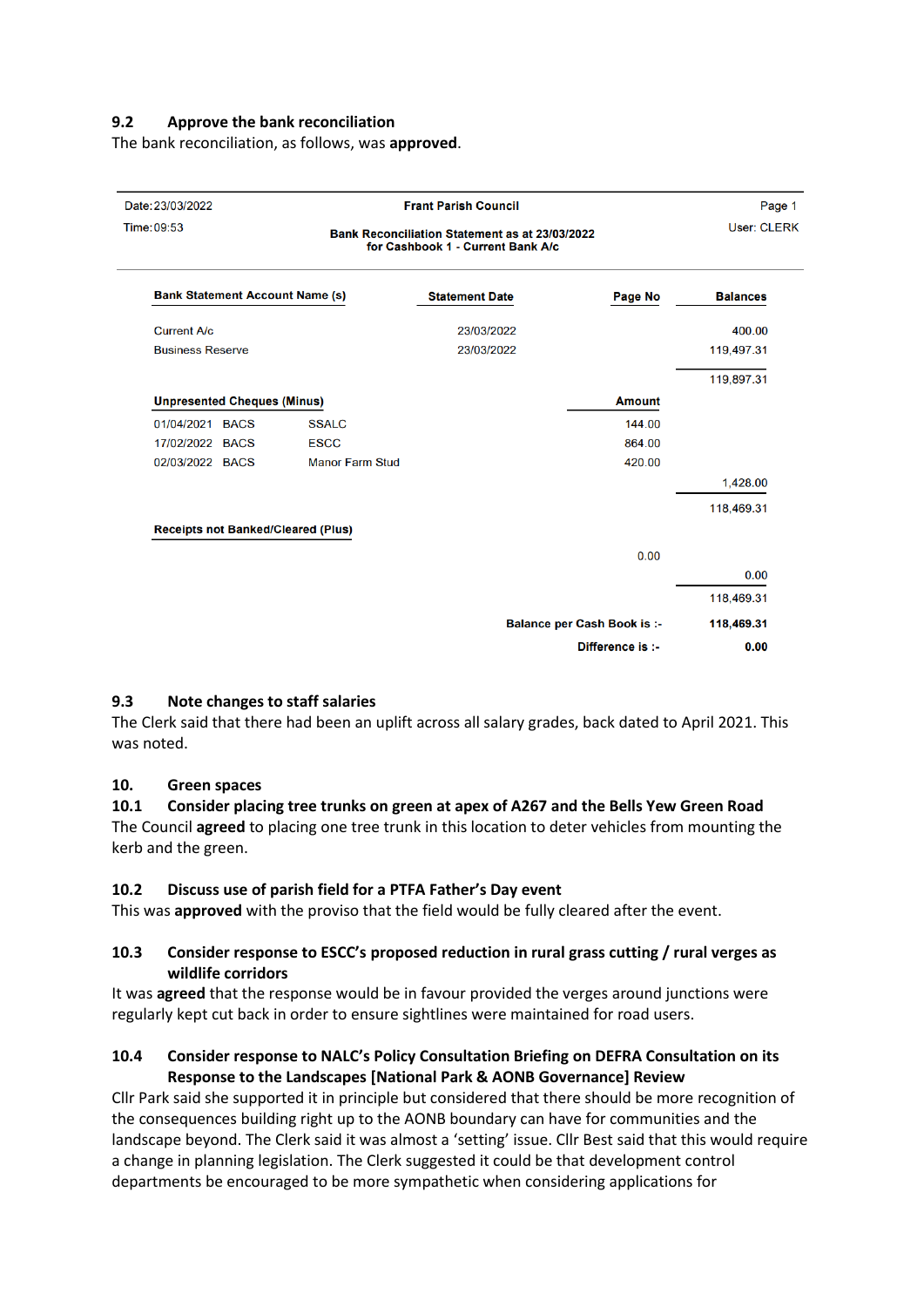development up to AONB boundaries, notably when the Parish Council returns its comments. It was **agreed** to respond in support.

At this point, Cllr Crookshank raised the issue of safety in the playground in Frant, noting that he had been approached by three people who no longer took their grandchildren to the playground because of its proximity to the road. He suggested a hedge could be installed around the equipment. Cllr Howell said the Council would need to take legal advice on this and it would be put on the next agenda.

# **11. Communications and Events**

# **11.1 Discuss proposed Jubilee celebrations**

# **11.2.1 Update on arrangements**

Cllr Park gave a summary of the arrangements for the street party in Bells Yew Green. She asked if the Council could buy 150m of bunting and this was **agreed**. She also enquired as to insurance requirements for the event. The Clerk said she had received a response from the Council's insurers and would circulate this.

Cllr Park said it had been suggested that people be able to use the railway station car park for free on the day, with drivers putting a special Council voucher in their windscreen. Network Rail had not responded and it was suggested that Cllr Luther may have some useful contacts following her work with the railways.

Cllr Howell summarised the arrangements to date for Frant and noted that the meetings had been well attended by residents.

#### **11.2.2 Consider spend/gifts from Parish Council**

It was **agreed** to purchase 150 jute bags and seeds to give to children in the parish.

#### **11.2.3 Tree planting**

Cllr Howell said the intention was to buy 2-3 fruit trees to plant behind the school, inside the parish field boundary. Cllr Park suggested planting early pollinators.

# **11.2.4 Selection of design for posters and flyers**

The Clerk said that children at Frant Primary School were taking part in a competition to create the design for the posters and flyers. Two designs would be chosen and it was **agreed** to buy both winners a £20 voucher each.

# **11.2.5 Consider giving a donation for the celebrations in Eridge**

It was **agreed** to give the sum of £200 toward the purchase of a flagpole for the village. Cllr Best suggested a ceremony to formally open the new Eridge green be arranged for the autumn and he would contact Strutt and Parker about this.

# **12. Planning**

# **12.1 Wealden Local Plan – rolling item**

Cllr Park said she would be attending the next North Parish Cluster meeting.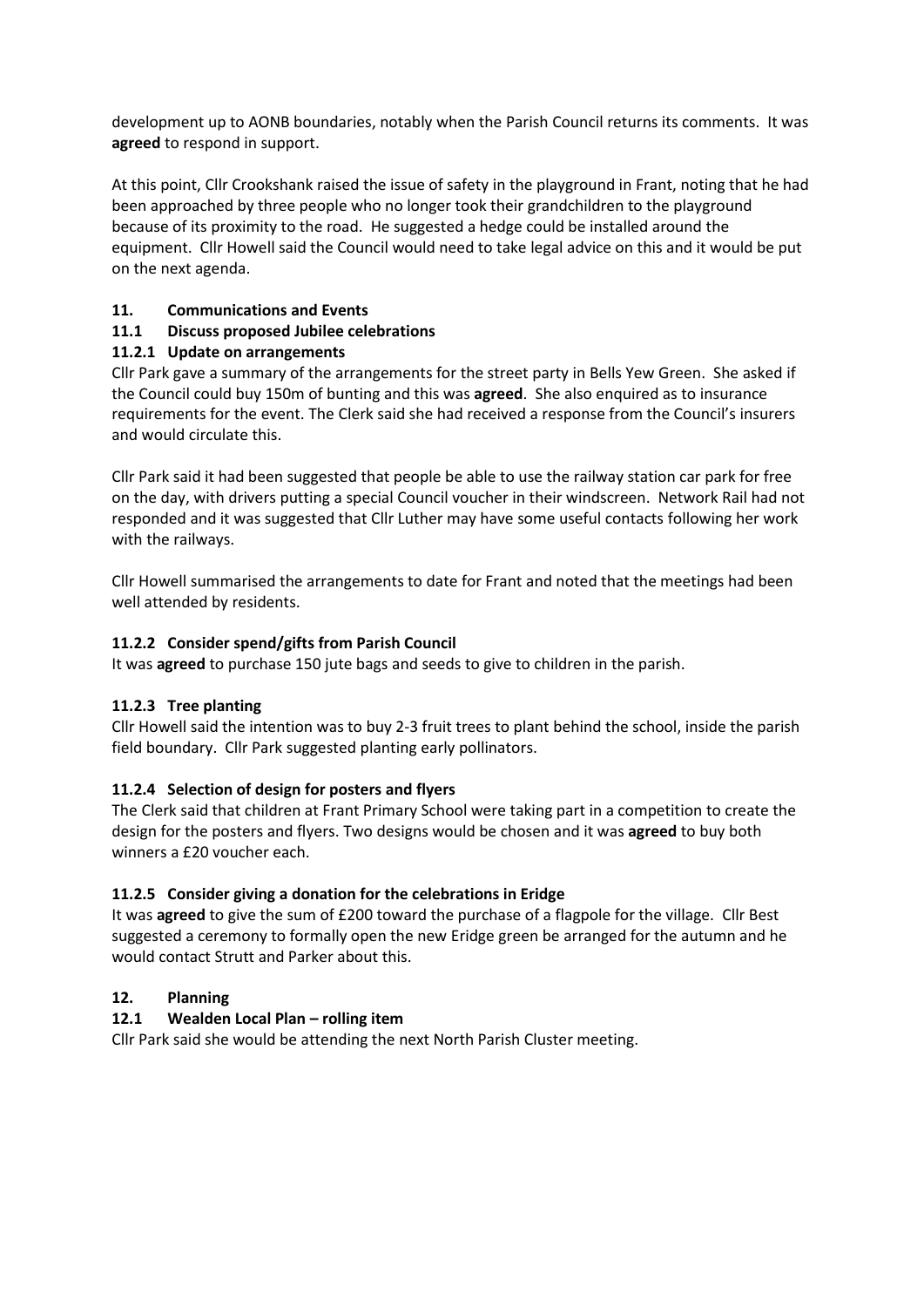#### **12.2 To consider licence and planning applications received and make recommendations: - WD/2022/0060/FR and 0061/LB – Stable Cottage, Bells Yew Green Road, Frant, TN3 9BH** Retention of garden shed and installation of new air source heat pump

The Council supported this application.

## **WD/2022/0359/F – Edgend, Shernfold Park, Frant, TN3 9DL**

Erection of a small garden pavilion, including some storage, a gazebo structure and hard and soft landscaping.

Overall, the Council did not favour the design of the proposed and queried the need for it. On balance, the Council agreed not to support the application given this and its sensitive location in the AONB and Conservation Area.

#### **WD/2022/0089/F – Plot 1, Land adjacent to Hargate House, Tunbridge Wells, TN2 5LU**

Phased development comprising the creation of a new vehicular access (phase 1) and erection of a single residential dwelling with associated landscaping and infrastructure (phase 2)

The Clerk noted that this was an exact re-submission of an already approved application, in order for the applicant to satisfy procedures and criteria relating self-help funding.

#### **13. Chairman's announcements & correspondence for noting**

None.

#### **14. Urgent issues at the discretion of the Chairman, for discussion only**

Cllr Crookshank said he been approached by a local resident in Frant about the problem of dog walkers, mostly coming in off the field, depositing their dog bags in the bin outside The George. This led to it often overflowing. It was **agreed** in principle that a dog bin could be provided but its location would need to be carefully thought out. It was **agreed** that placing a bin on the street side of the church was unlikely to be considered. While a position by the field gate was suggested, the Clerk said that Wealden DC would be unlikely to agree to walking the distance through the church yard to empty it. It was **agreed** that Cllr Crookshank would relay this to the local resident and the Clerk would liaise with Wealden DC. **Action: SC/Clerk**

Cllr Park said that the village hall in Bells Yew Green was considering replacing the main doors and had quotes of between £3-7,000 and enquired whether the Council could help toward this. Cllr Howell asked that firm details of the quote be given to the Council to look at. **Action: DP**

There being no other business, the meeting ended at 8.20 pm.

#### **Actions**

| <b>Action</b>                                                        | By whom  |
|----------------------------------------------------------------------|----------|
| Post details of help for those supporting refugees on website.       | Clerk    |
| Liaise with local resident about new dog bin in Frant and speak with | SC/Clerk |
| Wealden DC about best location for it.                               |          |
| Provide Council with quote for new doors at BYG village hall.        | DP       |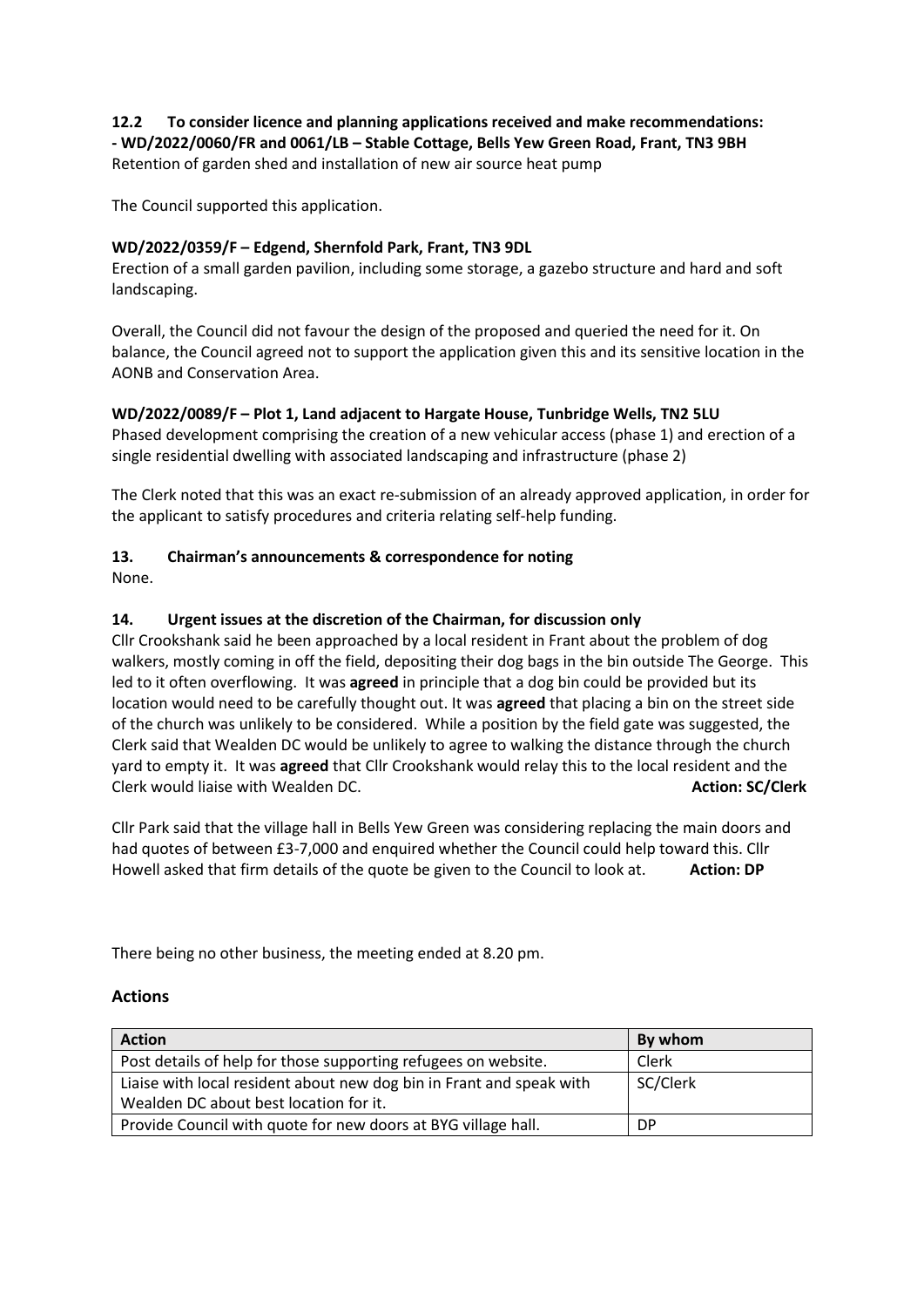# **Appendix One County Council Report from Cllr Georgia Taylor**

**Roads:** You may be aware that the works programme for the year will be finalised by the end of this month. At that point Councillors will be given the list of planned works, which tend to be the larger scale works (not things like individual potholes that are repaired on an ongoing basis). While there is no formal process for Councillors to be involved in the decision making, we do get to put forward roads for urgent attention. I have requested that the A26 by Eridge Green should be considered, probably on both sides of the Parish boundary, as well as several others in the division I cover.

**Climate:** The most recent IPCC (Intergovernmental Panel on Climate Change) report can be found here: Climate Change 2022: Impacts, Adaptation and Vulnerability | Climate Change 2022: Impacts, [Adaptation and Vulnerability \(ipcc.ch\).](https://www.ipcc.ch/report/ar6/wg2/) As the summary of this report is quite technical here are a couple of articles that summarise the main points: [Five key points in the IPCC report on climate](https://theconversation.com/five-key-points-in-the-ipcc-report-on-climate-change-impacts-and-adaptation-178195)  [change impacts and adaptation \(theconversation.com\)](https://theconversation.com/five-key-points-in-the-ipcc-report-on-climate-change-impacts-and-adaptation-178195) and [Five Key Takeaways From the New IPCC](https://www.bloomberg.com/news/articles/2022-02-28/five-key-takeaways-from-the-new-ipcc-climate-risk-report)  [Climate Risk Report -](https://www.bloomberg.com/news/articles/2022-02-28/five-key-takeaways-from-the-new-ipcc-climate-risk-report) Bloomberg

The main message is that we are not doing enough to stop further global heating, people are already suffering all around the world, ecosystems are being damaged irreversibly (e.g. coral reefs) and our window of opportunity is closing. Whilst some of the messages are disturbing and we may not wish to face them, it is imperative that we all work together to support each other and face up to the serious situation we are in.

I attended an LGA Climate conference last week and the big message for local government is that we need to urgently tackle emissions from housing and transport. Both house building and household running are a major source of emissions; and building on green field sites is damaging nature. We need to minimise the building of new homes, and instead adapt existing buildings and empty buildings – both to reduce emission, but also to protect us from hotter weather and flood risks. We need to stop road building, and we should encourage reduction of traffic and increase public transport and active travel dramatically.

**Planning and Development**: We had a training about the Transport Implications of Development Proposals. If there are any developments in the parish that have access or road safety issues you can bring those to the County Councillor or officers who will take into account residents' and the PC concerns. The District Council doesn't have to take into account the recommendations of the County Council on these issues, but they are consulted as a formal part of the process.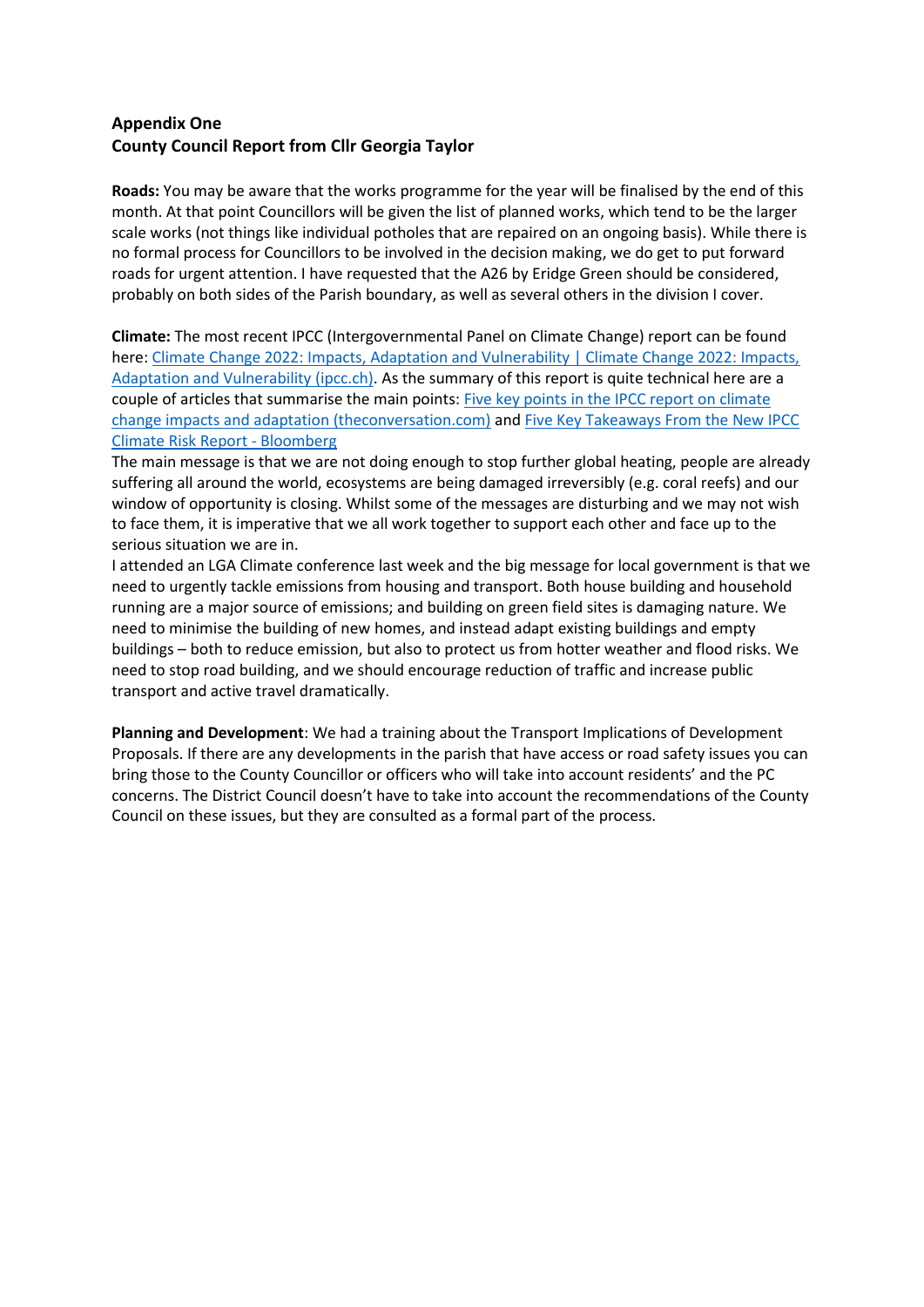# **Appendix Two District Council Report from Cllr Keith Obbard**

# **District Wide**

## Work continues on the Wealden Local Plan.

The Officers are working hard on the evidence base for the local plan. There have been a few more areas of land submitted for the SHELAA and these are now on the Council's website.

The Final document still has not been completed because of the question over the housing numbers calculation and everything is waiting for a pronouncement from the Secretary of State Michael Gove MP.

# Wealden Cabinet

At a recent Cabinet meeting the results of the biennial Residents Satisfaction Survey were presented.

This asked questions such as "How satisfied are you with your local area as a place to live?" The survey was last done in 2019, and almost all the overall scores showed an improvement since then and it also compares this year's overall results against the national average, and this also shows that Wealden scores higher than the national average on every question. Drilling down into the details to compare this year with 2019 the survey shows that whilst residents are more satisfied with the rubbish collection and street cleaning, the services such as planning and council tax collection are less well thought of than before.

# **Nationwide**

The WDC website has a page dedicated to the Ukrainian Refugee Crisis; Ukrainian Refugee Crisis - [Wealden District Council -](https://www.wealden.gov.uk/ukrainian-refugee-crisis/) Wealden District Council

It carries the government information on what they are doing and also Where residents can find out ways that they can donate or help. As well as a link to the housing team if anyone wishes to offer accommodation for the refugee resettlement scheme.

The Government scheme to give a £150 rebate of Council Tax to help with rising energy costs is underway.

Residents living in Council Tax band A-D properties are eligible, and if you pay by Direct Debit the Council will pay you automatically sometime in May or June.

Anyone who pays their Council Tax by cash or cheque will need to apply for the refund, but the simplest thing to do it to sign up for a direct debit as soon as possible.

There may be a discretionary refund for people living in Properties in band  $E - H$ .

# **Bin Lorry Dispute**

The contractor Biffa are in talks with the UNITE trade union over pay and conditions at the present time, but the GMB union has announced that it will be balloting their members between  $11<sup>th</sup> - 25<sup>th</sup>$  March over possible industrial action.

We are hopeful that an agreement can be reached without the resort to a strike.